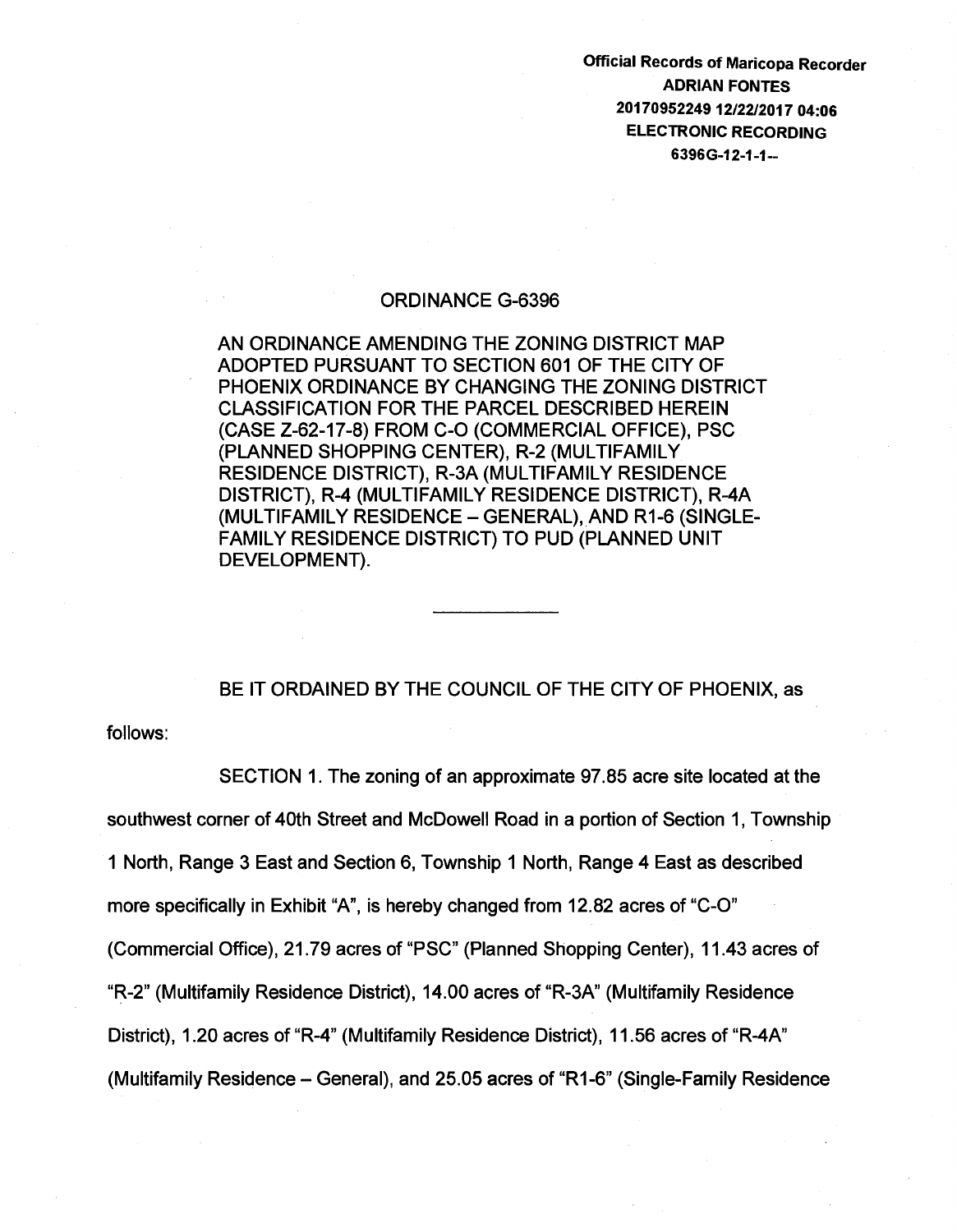District) to "PUD" (Planned Unit Development) to allow a mix of uses including a data center campus; general commerce park and/or retail uses; and open space.

SECTION 2. The Planning and Development Director is instructed to modify the Zoning Map of the City of Phoenix to reflect this use district classification change as shown in Exhibit "8".

SECTION 3. Due to the site's specific physical conditions and the use

district applied for by the applicant, this rezoning is subject to the following stipulations,

violation of which shall be treated in the same manner as a violation of the City of

Phoenix Zoning Ordinance:

1. An updated Development Narrative for the McDowell Road Data Center PUD reflecting the changes approved through this request shall be submitted to the Planning and Development Department within 30 days of City Council approval of this request. The updated Development Narrative shall be consistent with the Development Narrative date stamped November 6, 2017, as modified by the following stipulations:

a. Revise references to McDowell Road street classification to "Arterial".

- b. Cover Page: Relabel "3rd Submittal" as "Hearing Draft".
- c. Page 7, Section 8.2., 1st Paragraph, 1st Sentence: Remove reference to building stories.
- d. Page 7, Section 8.2., 4th Paragraph: Replace with the following: "In addition, there is a large existing ADOT retention basin that will likely be reconfigured as part of the development of the project. This will provide an opportunity for an open space amenity in this area. Discussions are ongoing with the City of Phoenix and ADOT to determine potential development and operations options for this area. These discussions shall include the exploration of a public/private partnership model for the open space area."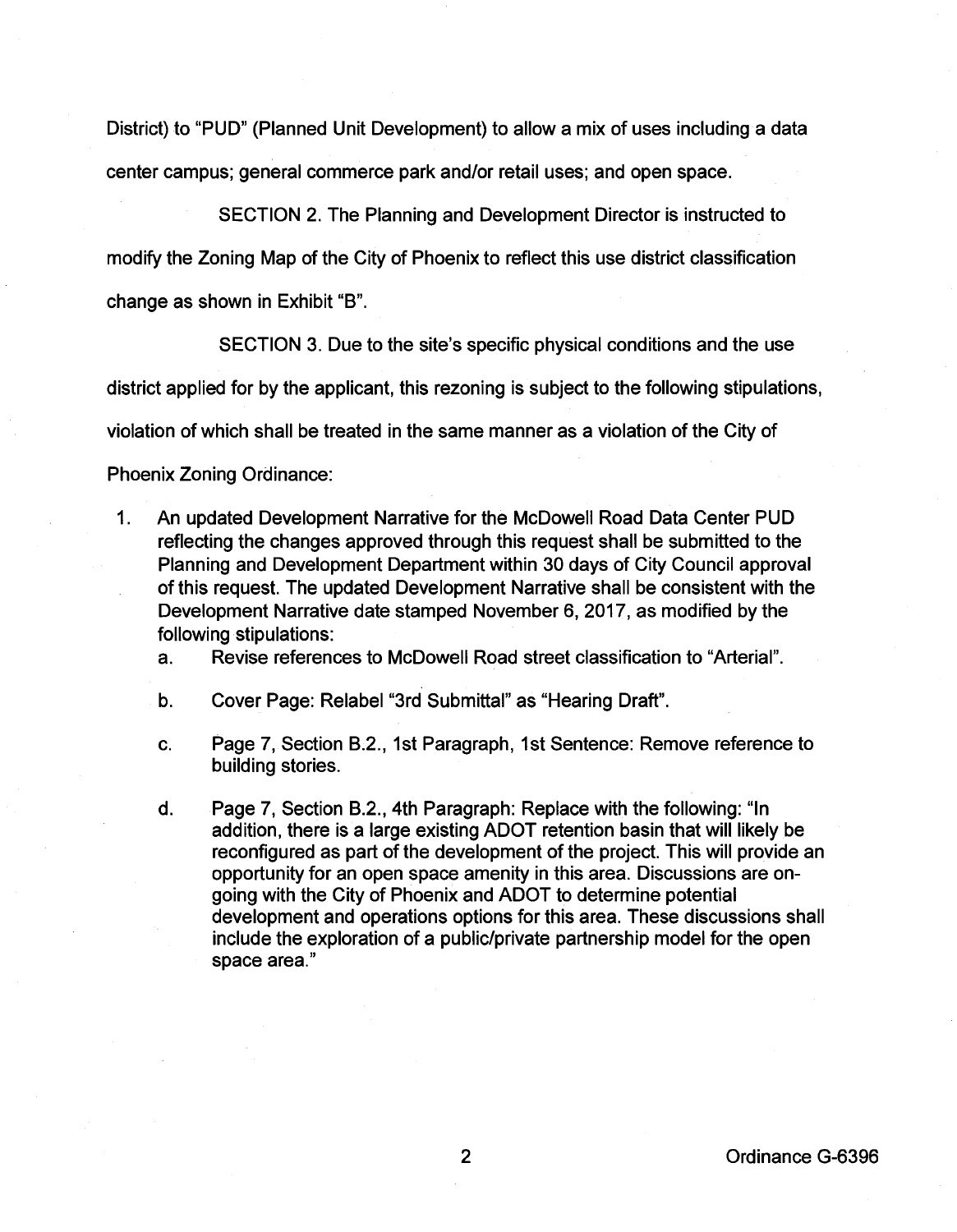- e. Page 8: Add new Section G.4. as follows: "Archaeology: The site is identified as being in an archaeologically sensitive area. Data testing of the area may be necessary if no previous archaeological projects have been conducted in this area."
- f. Page 9, Section D, 2nd Paragraph: Update to reflect the revised General Plan amendment request.
- g. Page 10, Land Use Principle "Safe Neighborhoods- Police", 2nd Sentence: Revise to reflect that security fencing will provide visibility.
- h. Page 11, Figure 2: Relabel as "General Plan Map- Existing".
- i. Page 14, Section F, 1st Paragraph: Replace last sentence with the following: "The Zoning Administrator may approve a use analogous to those listed below through the informal interpretation process."
- j. Page 15: Delete Section F .4.
- k. Page 16, Section G.1: Add Utility Buildings and Facilities to exceptions.
- I. Page 16, Section G.2: Add Utility Buildings and Facilities to applicable uses.
- m. Page~ 16, Section G.1. and G.2.: Add specific section references for all references to land uses.
- n. Page 16, Footnote 1: Revise to indicate that mixed-use buildings in which a data center is housed are subject to the Development Standards of Section G.2.
- o. Pages 17-18: Reverse order of Sections G.2.b. and G.2.c.
- p. Page 17, Section G.2.b., FAR Standard: Delete.
- q. Page 19, Section G.3.: Revise to provide two discrete sections: one that addresses Data Center Campus uses and Utility Buildings and Facilities and one that addresses all other permitted land uses.
- r. Page 19, Section G.3., Last Paragraph: Update to reflect modification of Zoning Ordinance Section 702.B.2.
- s. Page 19, Section G.4.a.: Replace with the following: "Provide at least one secured bicycle space per 25 vehicle parking spaces; secured parking may be located indoors or outdoors (i.e. bicycle lockers)."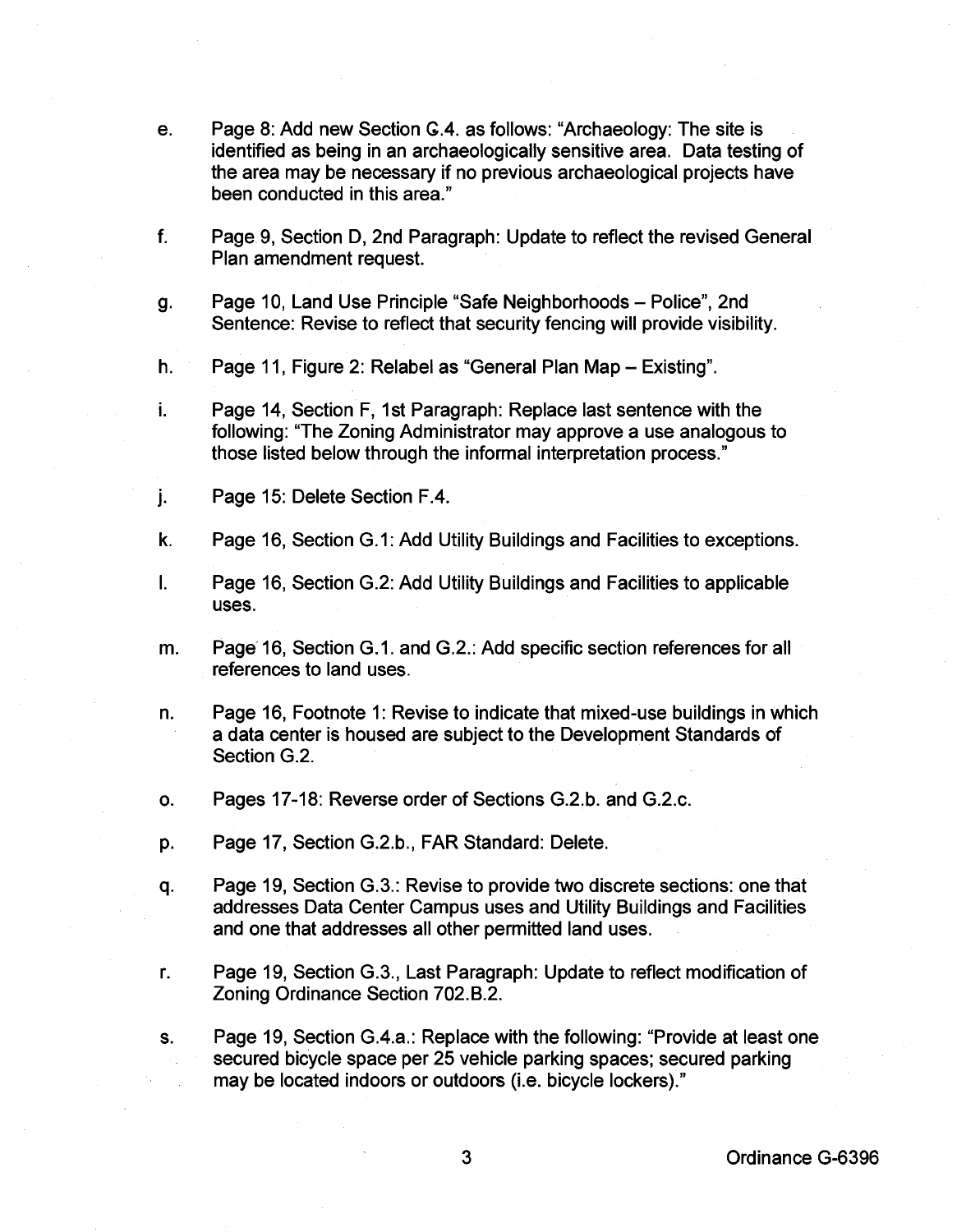- t. Page 19, Section G.4.b.: Replace with the following: "Minimum of two bicycle spaces to be located outdoors per building. Spaces shall be installed per Zoning Ordinance Section 1307.H.4."
- u. Page 19, Section G.4.d.: Delete.
- v. Page 20, Section G.7., 1st Paragraph: Replace with the following: "The area identified on Figure 5 will be developed as an open space area (the "Open Space Area"). ADOT approval is required and the exact use and final design of this area is not yet determined."
- w. · Page 20, Section G.7., 2nd Paragraph: Replace with the following: "The Open Space Area is limited to use only as open space, parking for open space uses, accessory uses commonly associated with open space uses as determined by the Zoning Administrator, as well as for primary and third party (such as ADOT) storm water retention purposes and utility facilities (including those facilities required by SRP)."
- x. Page 21, Section G.7.b., Introduction: Replace with the following: "The Open Space Area will be open to public access and an ADA compliant route will be provided to each amenity. At least three of any combination of the following amenities are to be provided within the Open Space Area:".
- y. Page 21, Section G.7.b., Last Paragraph: Replace with the following: "A minimum of 40% of the total Open Space Area shall be turf. The perimeter landscaping area shall be enhanced along the western and southern boundaries to provide at least the minimum ground cover, bush and tree· requirements of Section G.8.a."
- z. Page 22, Section G.7.d.: Replace with the following: "At a minimum, if the Open Space Area is accessible to the general public, said access shall be from SAM until dusk on a daily basis, or as approved by the Parks and Recreation Department."
- aa. Page 22, Section G.7.e., Last Sentence: Update reference to pedestrian path to indicate a Multi-Use Trail (MUT) in this location.
- bb. Page 22, Section G.7.g.: Replace with the following: "Lighting shall comply with all standards of the Zoning Ordinance and City Code."
- cc. Page 22, Section G.7.h.: Update to reflect that provisions may be modified by the Parks and Recreation Department and approved by the Planning and Development Department.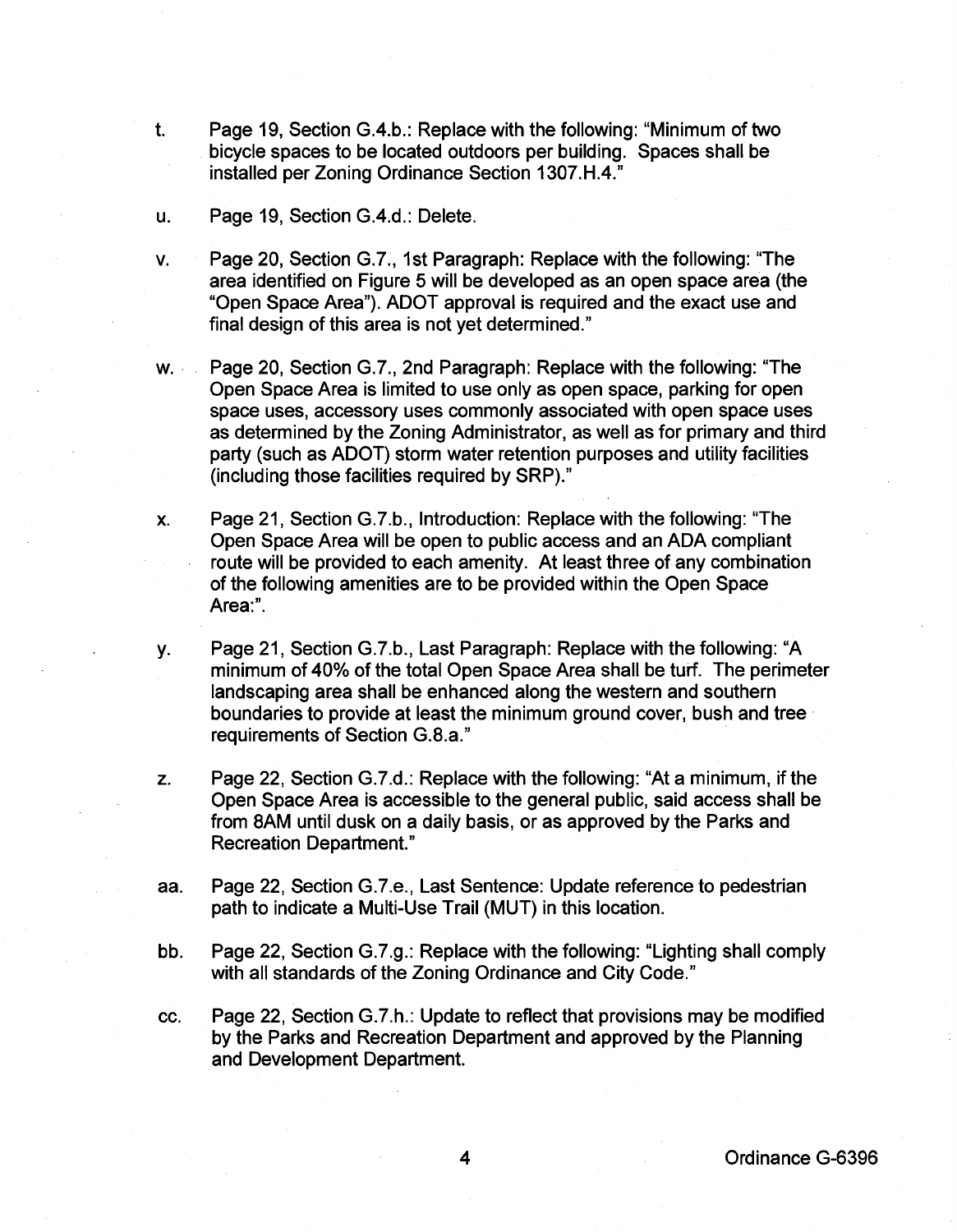dd. Page 22: Insert new section G.B. and renumber proceeding sections as necessary:

G.B. Pedestrian Pathway/Multi-Use Trail (MUT): The following standards shall apply to the pedestrian pathway/multi-use trail located along the south boundary of the MRDC PUD:

- A minimum 25-foot multi-use trail easement for the MUT shall be dedicated along the south boundary of the MRDC PUC from 36th Street to 40th Street.
- The developer shall construct, landscape (Per Section G.9.d) and maintain the MUT area, including ADA compliant access from 36th Street to 40th Street, as approved by the Planning and Development Department.
- Trees planted along the MUT shall be maintained with mature canopies to provide shade to trail users. Placement of signage along the southern buildings of the MRDC PUC shall be per Section 1.1.H. and trees shall not be trimmed to less than a mature canopy.
- ee. Page 22, Section G.8.a., Heading: Add 36th Street and 38th Street to applicable property lines.
- ff. Page 23, Section G.8.a., Tree Caliper: Delete references to multi-trunk trees.
- gg. Page 23, Section G.8.a., Shrubs: Rename standard "Shrubs (Landscape Setback)". Add new row titled "Shrubs (Detached Landscape Strip)" with standard "Minimum 5-gallon shrubs at a minimum spacing of 5 feet".
- hh. Page 23, Section G.8.b.: Delete and renumber accordingly.
- ii. Page 23, Section G.B.c., Trees: Update to reflect that an automatic irrigation system is required.
- jj. Page 23, Section G.8.c.: Shrubs: Replace with the following: "Minimum three 5-gallon shrubs per tree."
- kk. Page 23, Section G.B.c.: Additional: Delete reference to "rapidly growing canopy type".
- II. Page 23-24, Section G.B.c. and G.B.d., Groundcover, Replace with the following: "A minimum 50% of the landscaped area at maturity (excluding hardscape areas) should be treated with living vegetation including groundcover, shrubs and trees, as well as inorganic material and an automatic irrigation system."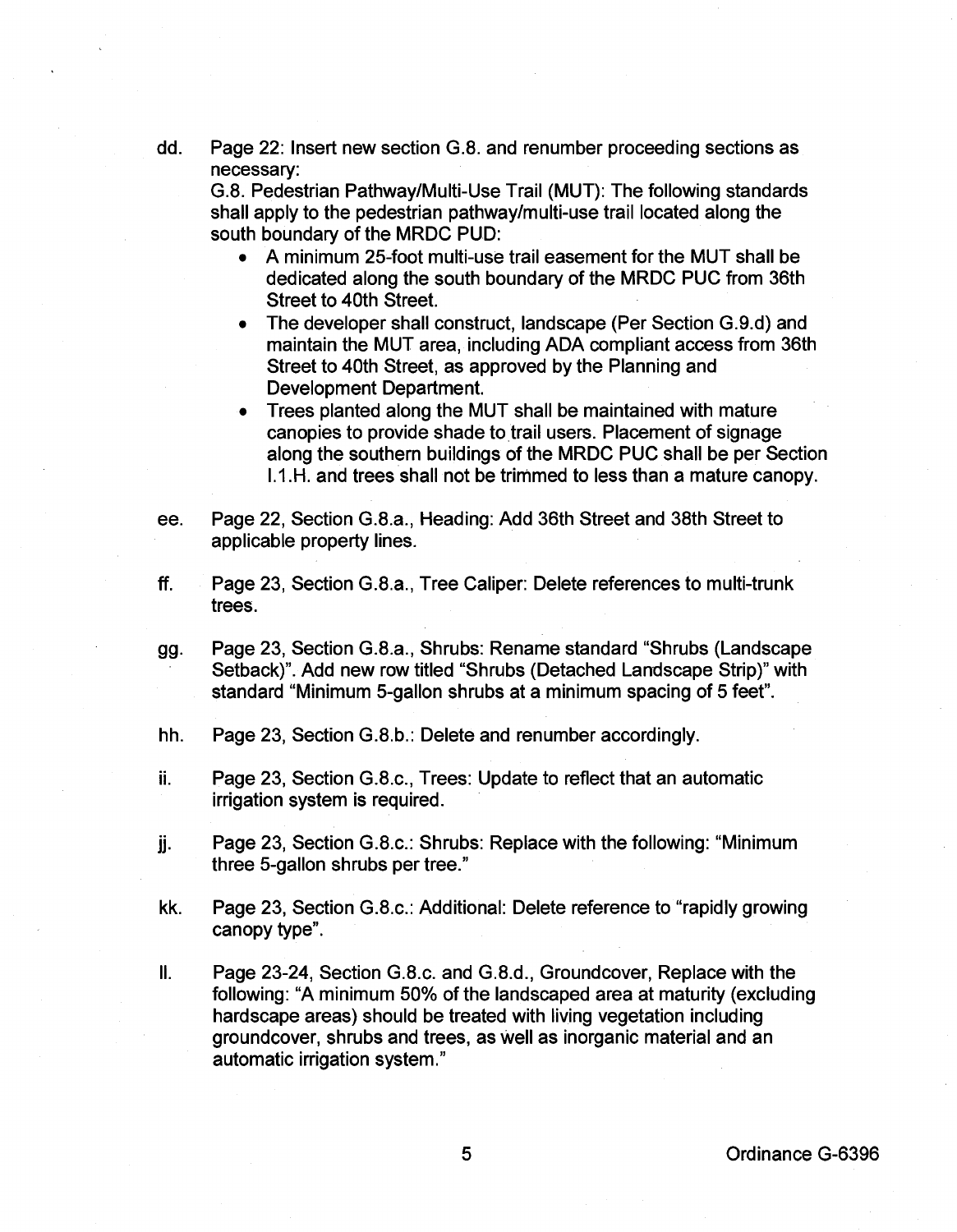- mm. Page 24, Section G.8.d., Heading: Correct reference to Loop 202 Freeway.
- nn. Page 24, Section G.8.d., Width: Delete text regarding pedestrian path and create new table section as follows: "Pedestrian Path/Multi-Use Trail: Minimum 10-foot Multi-Use Trail (MUT) to be provided inside 25-foot multiuse trail easement."
- oo. Page 24, Section G.8.d., Tree Caliper: Replace with the following: "Minimum 2-inch caliper (50% of required trees) I Minimum 3-inch caliper (50% of required trees)".
- pp. Page 24, Section G.8.d., Width: Remove Pedestrian Path standard and add new table row as follows: Title - "Pedestrian Path Type", Standard -"Minimum 10-foot wide Multi-Use Trail to be constructed per City of Phoenix MAG Supplemental Detail". Update Exhibit 7 accordingly.
- qq. Page 25 and 26, Section H.1.a. and H.3.b., Replace references to laid masonry block with "laid masonry block with a finished face".
- rr. Page 26, Section H.3.a., 2nd Sentence: Split into two sentences.
- ss. Page 27, Section H.3.c.: Update all references to land use to reflect "Utility Buildings and Facilities".
- tt. Page 27, Section H.3.c., 1st Paragraph: Add paragraph breaks for numbered list.
- uu. Page 27, Section H.3.c., 1st Paragraph: Update bullet point "ii" to read: "from any adjacent public right-of-way".
- vv. Page 27, Section H.3.c., Bullet 1: Append with the following: "When located adjacent to public right-of-way, such yards shall not be located in a landscape setback."
- ww. Page 27, Section H.3.c., Bullet 2: Delete.
- xx. Page 27, Section H.3.c., Bullet 3: Update to permit masonry with a finished face.
- yy. Page 27, Section H.3.c., Bullet 6: Replace with the following: "Block walls shall have a finished face or be finished with stucco or other treatment to ensure a finished look."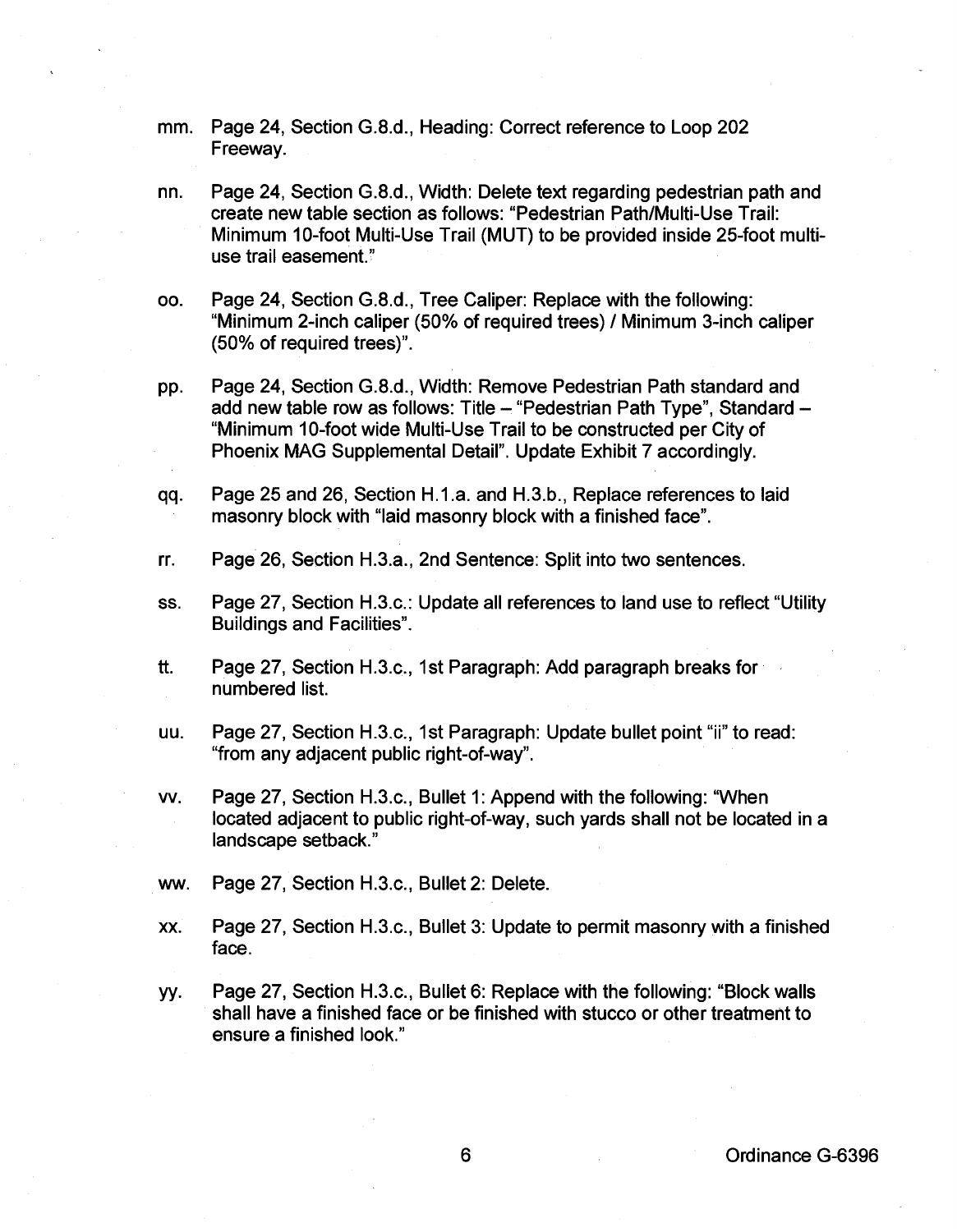- zz. Page 28, Section H.4.a., Bullet 2: Replace with following: "Stone laid masonry with a finished face."
- aaa. Page 29, Section H.5.: Replace with the following: "The final location of the guard/entry offices shall be designed so that vehicles will not queue on or into the public right-of-way, as approved by the Planning and Development and Street Transportation Departments."
- bbb. Page 31: Add new Section 1.1.h. as follows: "Signs shall be sited so that their visibility from the Loop 202 (ADOT) Freeway will not be obstructed by the expected tree canopy (at maturity) of required trees along the MUT."
- ccc. Page 32, Section J.1.: Add new Section J.1.d. to read as follows: "The MRDC PUD shall be developed in compliance with the Phoenix Green Construction Code (PGCC)."
- ddd. Page 43, Exhibit 2: Update Conceptual Site Plan to provide depictions of proposed sidewalks, multi-use trail, and delineation and dimensions of open space area. Revise references to "Open Space Area" and "Utility Building".
- eee. Page 54, Exhibit 7: CP/GCP landscaping standards for perimeter property lines on 36th Street, 38th Street, 40th Street, and McDowell Road: Delete text "No standard". Add text "appropriate watering system".
- fff. Page 54, Exhibit 7: Update Comparative Zoning Exhibit to match formatting of all Standards tables.
- ggg. Page 21, Section G.7.a.: Update width, area, and acreage of the open space area.
- 2. The developer shall construct a minimum 10-foot multi-use trail (MUT) within a 25-foot multi-use trail easement (MUTE) that shall be dedicated along the south property line, as approved by the Planning and Development Department.
- 3. Right-of-way shall be dedicated to accommodate Standard Detail P1256 around the existing bus stop/bus bay along eastbound McDowell Rd east of 38th Street as approved by the Public Transit Department.
- 4. The developer shall construct all streets within and adjacent to the development with paving, curb, gutter, sidewalk, curb ramps, streetlights, median islands, landscaping and other incidentals as per plans approved by the Planning and Development Department. All improvements shall comply with all ADA accessibility standards.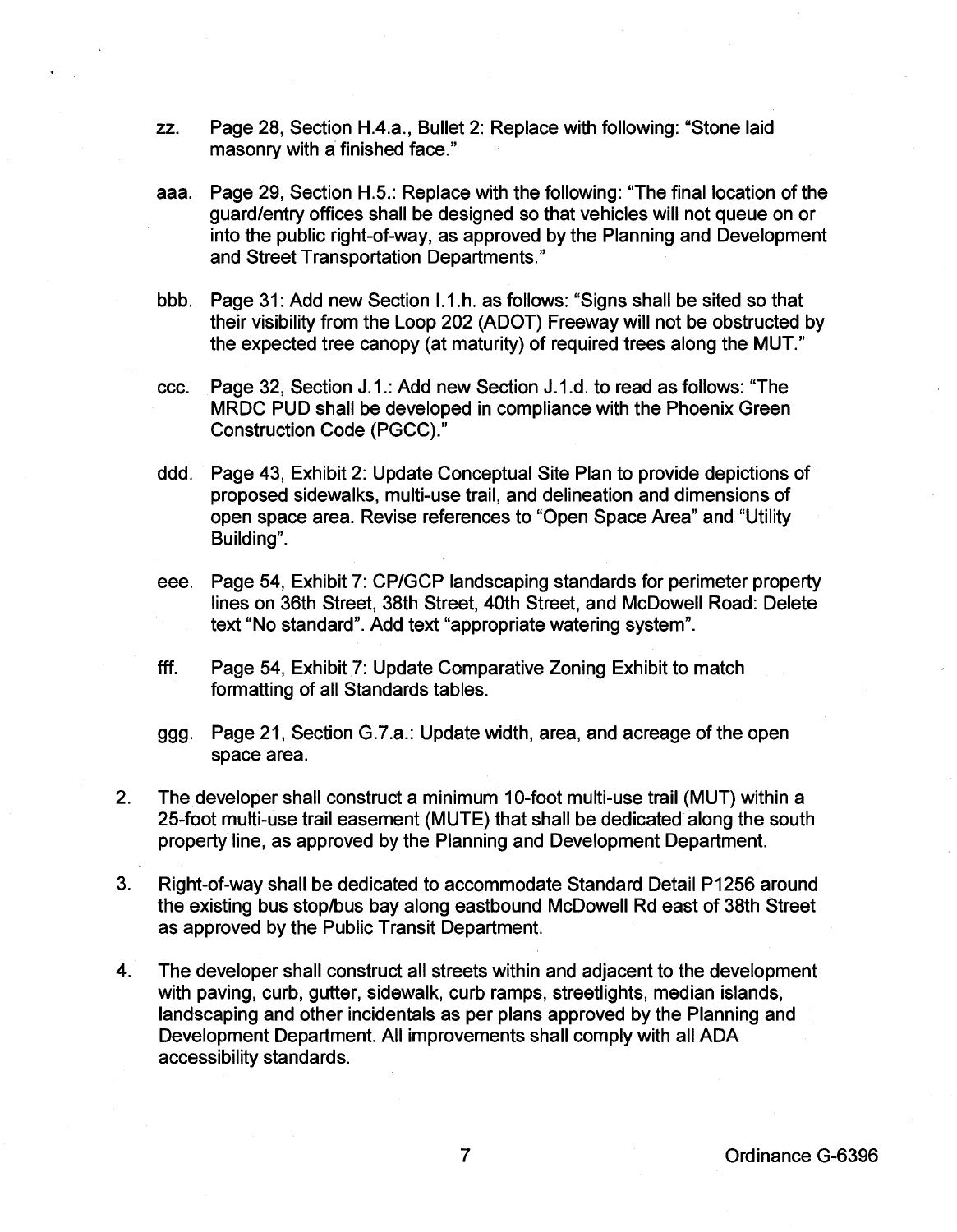- 5. The applicant shall conduct Phase I data testing and submit an archaeological survey report of the development area for review and approval by the City Archaeologist prior to clearing and grubbing, landscape salvage, and/or grading approval.
- 6. The applicant shall conduct Phase II archaeological data recovery excavations if, upon review of the results from the Phase I data testing, the City Archaeologist, in consultation with a qualified archaeologist, determines such data recovery excavations are necessary.
- 7. In the event archaeological materials are encountered during construction, the developer shall immediately cease all ground-disturbing activities within a 33-foot radius of the discovery, notify the City Archaeologist, and allow time for the Archaeology Office to properly assess the materials.
- 8. Prior to preliminary site plan approval, the landowner shall execute a Proposition 207 Waiver of Claims in a form approved by the City Attorney's Office. The Waiver shall be recorded with the Maricopa County Recorder's Office and delivered to the City to be included in the rezoning application file for record.

SECTION 4. If any section, subsection, sentence, clause, phrase or

portion of this ordinance is for any reason held to be invalid or unconstitutional by the

decision of any court of competent jurisdiction, such decision shall not affect the validity

of the remaining portions hereof.

PASSED by the Council of the City of Phoenix this 13th day of December,

2017.

**MAYOR** 

ATTEST:

Peritue Rating

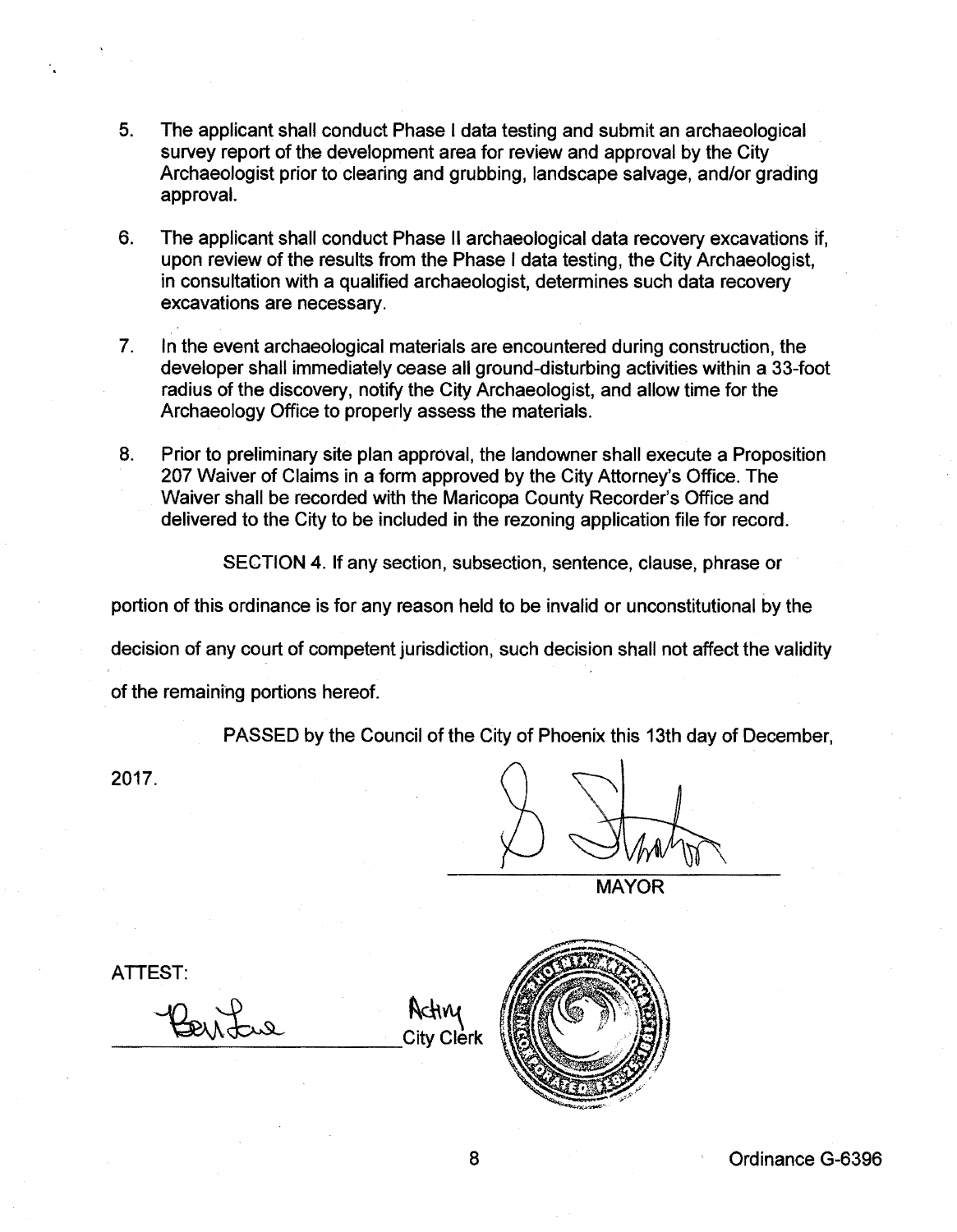APPROVED AS TO FORM:  $p/m$ **Acting City Attorney** 

REVIEWED BY:

 $CO<sub>2</sub>$ **City Manager** PL:tml:ltem 126:12x13x17:2009517v1

Exhibits: A- Legal Description (2 Pages) B- Ordinance Location Map (1 Page)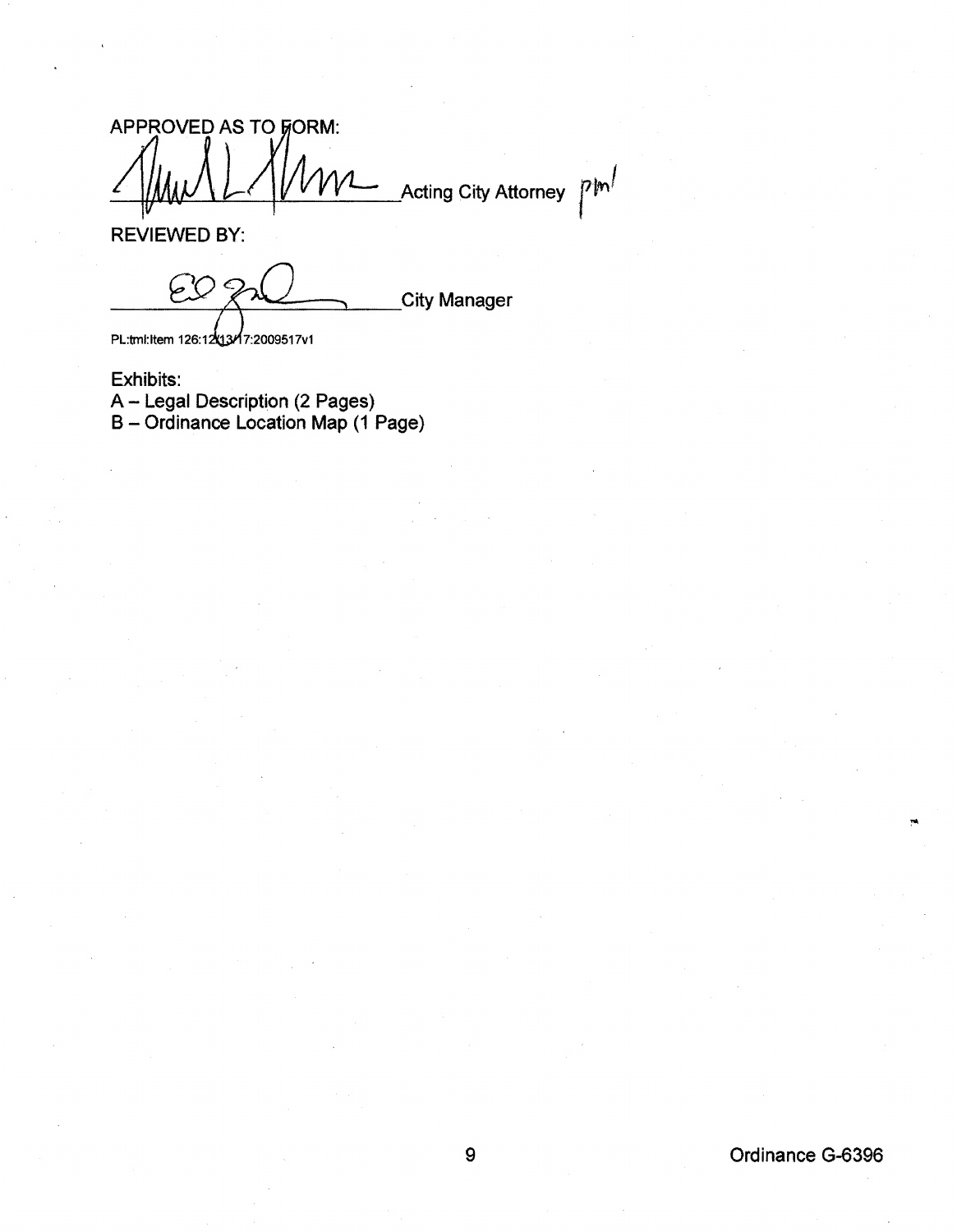## EXHIBIT A

## LEGAL DESCRIPTION FOR Z-62-17-8

A portion of the Northeast quarter of Section 1, Township 1 North, Range 3 East and a portion of the. Northwest quarter of Section 6, Township 1 North, Range 4 East, of the Gila and Salt River Base and Meridian, Maricopa County, Arizona, more particularly described as follows:

Commencing at the North quarter corner of said Section 1, from whence the Northeast corner of Section 1 bears South 89° 4 7' 42" East (Basis of Bearings) a distance of 2639.27 feet;

Thence South 89° 47' 42" East along the North line of said Northeast quarter a distance of 1317.29 feet to a found brass cap flush (0.18' North of the Section line);

Thence South 00° 30' 53" East a distance of 40.00 feet to the South line of the North 40.00 feet of the Northeast quarter of said Section 1 and the North line of "State Plat No. 19" as recorded in Book 332 of Maps, page 26, Official Records and the POINT OF BEGINNING;

Thence South 89° 47' 42" East along said South line and the North line of said Tract 4 a distance of 1281.03 feet to the Northeast corner of said "State Plat No. 19", lying 40.00 feet West of the centerline of 40th Street as shown on said "State Plat No. 19";

Thence southerly along the Easterly line of "State Plat No. 19" for the next six (6) courses:

Thence South 00° 09' 35" West a distance of 10.31 feet to the beginning of a non-tangent curve, with a radius of 1331.00 feet whose chord bears South 08° 42' 01" East a distance of 407.28 feet;

Thence southerly along said curve through a central angle of 17° 36' 05" a distance of 408.89 feet to a non-tangent line;

Thence South 17° 23' 57" East a distance of 190.84 feet to the beginning of a non-tangent curve, with a radius of 1162.00 feet whose chord bears South  $07^{\circ}$  46'  $20^{\circ}$  East a distance of 379.91 feet;

Thence southerly along said curve through a central angle of 18° 49' 01" a distance of 381.62 feet to a non-tangent line;

Thence South 01° 33' 56" West a distance of 300.29 feet;

Thence South 07° 30' 33" West a distance of 671.99 feet to an intersection with the East line of the Northeast quarter of Section 1 and the North right-of-way line of State Route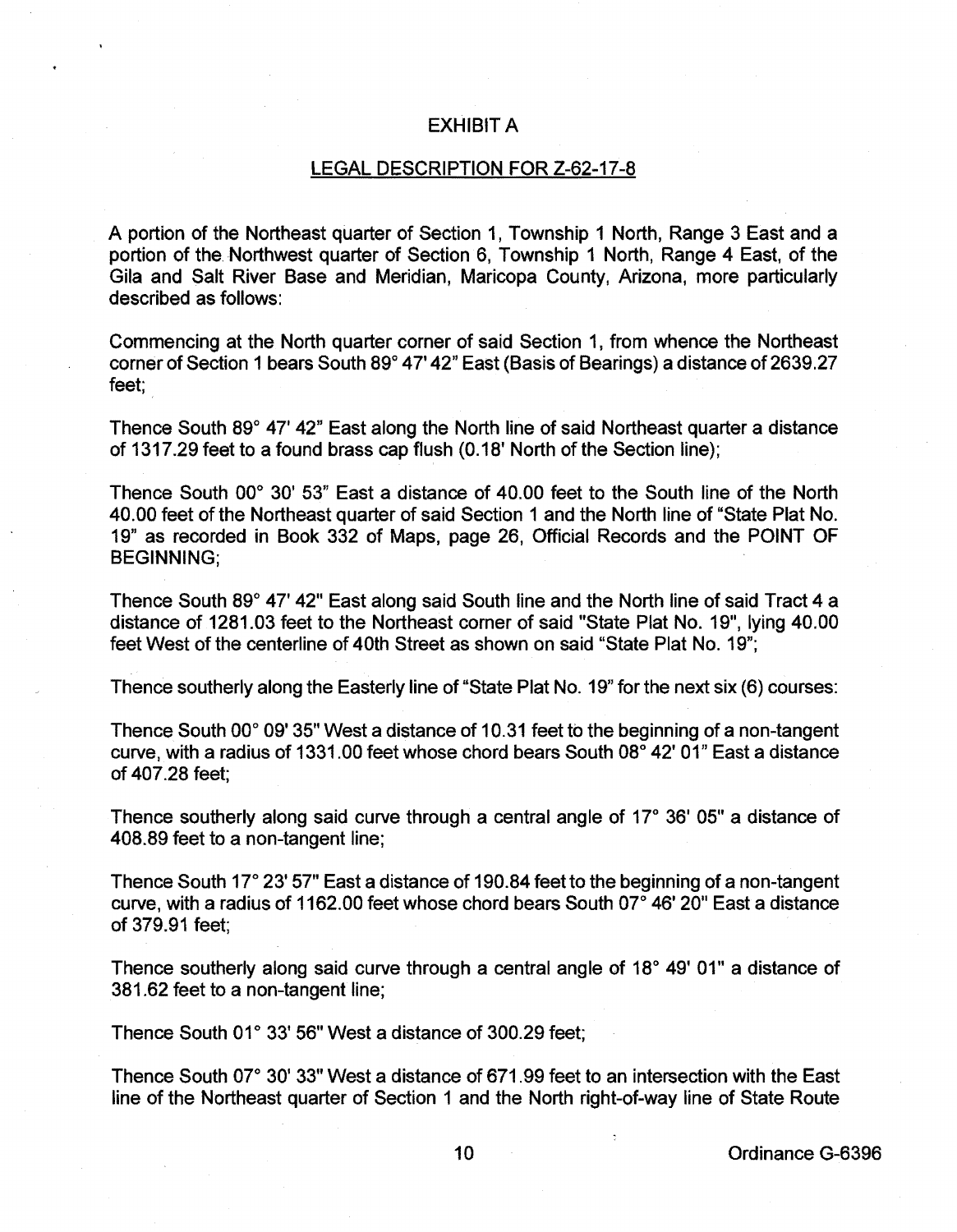202, from whence the East quarter corner of Section 1 bears South 00° 58' 04" east a distance of 646.17 feet;

Thence along said North right-of-way line for the next three (3) courses:

Thence South 89° 55' 09" West a distance of 885.57 feet:

Thence South 76° 58' og" West a distance of g72. 77 feet;

Thence South 89° 17' 07" West a distance of 819.59 feet to an intersection with the North-South mid-section line of said Section 1;

Thence North 00° 30' 45" West along said line a distance of 786.81 feet to an intersection with the South line of "Enclave Villas-Amended" as recorded in Book 6gg of Maps, page 28, Official Records, from whence the North quarter corner of Section 1 bears North 00° 30' 35" West a distance of 1431.23 feet;

Thence South 89° 47' 41" East along said South line a distance of 1317.34 feet to the Southeast corner of said "Enclave Villas-Amended";

Thence North 00° 30' 53" West along the East line of said "Enclave Villas-Amended" and along the East line of "Indigo Palms" as recorded in Book 607 of Maps, page 44, Official Records, a distance of 13g1.23 feet to the POINT OF BEGINNING.

Except 1/16th interest reserved to the state of Arizona in all oil, gas, hydrocarbon substances, coal, stone, metals, minerals, fossils and fertilizer of every name and description and all materials which may be essential to production of fissionable materials as set forth in ARS 37.231.